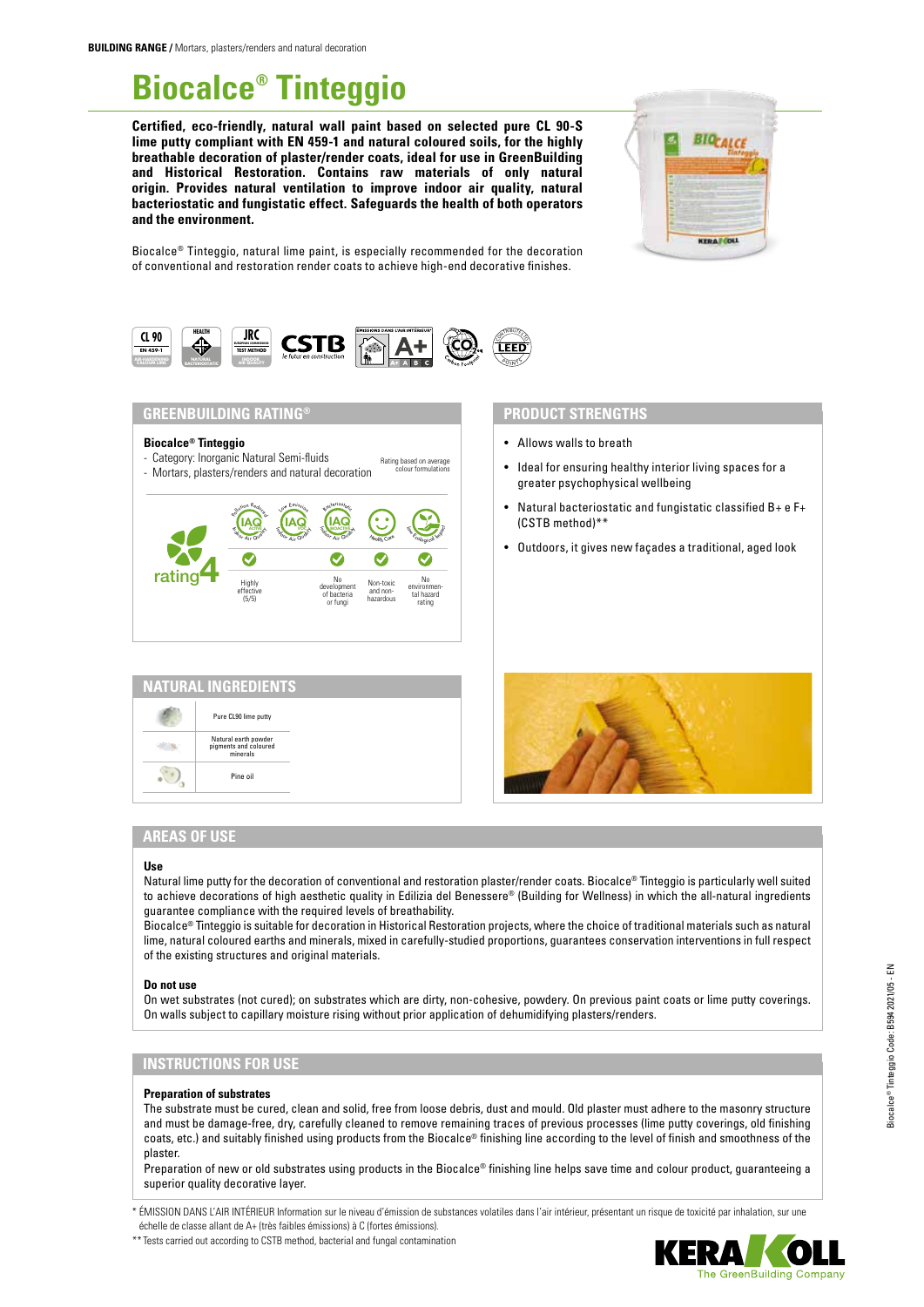## **INSTRUCTIONS FOR USE**

Treat surfaces in advance with Biocalce® Fondo or Biocalce® Fondo Universale according to the support finish level 24 hours before applying Biocalce® Tinteggio. Particular care must be taken during summer and when working in direct sunlight: provide for shade cloths.

In the presence of partial repairs or plasters/renders with a different degree of absorption, apply several coats of Biocalce® Fondo or Biocalce® Fondo Universale until the support is even.

Apply Biocalce® Fondo Universale before applying Biocalce® Tinteggio to indoor surfaces coated with gypsum, plasterboard or synthetic paints. In the case of plastered surfaces that have been repaired or patched, these must be allowed to cure for at least 30 days. To even up the absorption in old or inconsistent substrates use one or more coats of Biocalce® Fondo according to the absorption found. For the treatment of substrates other than those mentioned and for additional information on the types of intervention to be carried out, we recommend to consult Kerakoll's Guide to decorating and preparing substrates.

#### **Preparation**

Biocalce® Tinteggio can be applied both externally and internally in several coats according to the level of coverage and chromatic effect required.

Dilute the first coat of Biocalce® Tinteggio with clean water to a maximum ratio of 40% by volume. The second coat must be diluted to a maximum of 20%; this all depends on the porosity of the support and the level of preparation.

Under no circumstances must more water be added to the mix during application. Always use the same dilution ration in subsequent mixes.

#### **Application**

Biocalce® Tinteggio can be applied with ease using a brush alone, taking care to apply the colour using crossed, irregular strokes. The base must always be treated in advance with Biocalce® Fondo or Biocalce® Fondo Universale in order to allow proper curing of the lime and fixing of the coloured earths.

Biocalce® Tinteggio is pigmented exclusively with natural earths, so there may be slight differences in colour between one batch and the next and slight chromatic variations in the final result according to the level of absorption in the supports or variable atmospheric conditions during application

#### **Cleaning**

Biocalce® Tinteggio is a natural product and tools can be cleaned using water before the product hardens.

## **SPECIAL NOTES**

Apply Biocalce® Tinteggio at temperatures from +8 °C to +30 °C and relative ambient humidity lower than 80%. In the event of strong wind, do not apply the product.

When the product is applied externally the scaffolding must be protected with suitable sheets to protect it from direct sunlight, wind and rain during the first 15 days.

Rain may result in carbonation and/or surface percolation, coating the original colour with a veil of white.

Particular care must be taken when carrying out decorations over full backgrounds. Avoid interruptions between scaffolding levels or on large continuous surfaces. On intense shades, we recommend to apply the product wet on wet and without breaks, in order to avoid colour differences.

Touch-ups may vary depending on various factors and may be visible even after the product has dried.

On dark colours a blackboard effect may be visible when fingers are rubbed on the wall after the product has dried completely.

High environmental humidity, condensation and roughness of the support can favour the deposit of dust, spores and other sources of nourishment; they may generate the surface growth of micro-organisms.

When applying internally it is recommended that the rooms be well aired for a few days after application, to promote hardening of the binder by carbonation.

The product may show differences in shade on not suitably-prepared substrates.

## **ABSTRACT**

*In Edilizia del Benessere® (Building for Wellness) and Historic Restoration highly hygroscopic and breathable decorative layers are created on internal and external plaster using natural coloured earths and pure lime putty (such as Biocalce® Tinteggio), naturally ventilated to help dilute indoor pollutants, naturally bacteriostatic and fungistatic, GreenBuilding Rating® 4\*\*.*

*Apply Biocalce® Tinteggio using brushes alone, after first treating the support with Biocalce® Fondo or Biocalce® Fondo Universale, making sure the product is carefully and evenly distributed. Apply the product in a minimum of two times or more depending on the level of coverage you want, on previously shaved funds with products from the finish line Biocalce® Intonachino. Coverage Biocalce® Tinteggio: ≈ 0.3 l/m2 for two coats.*

*\*\* Tests carried out according to CSTB method, bacterial and fungal contamination*